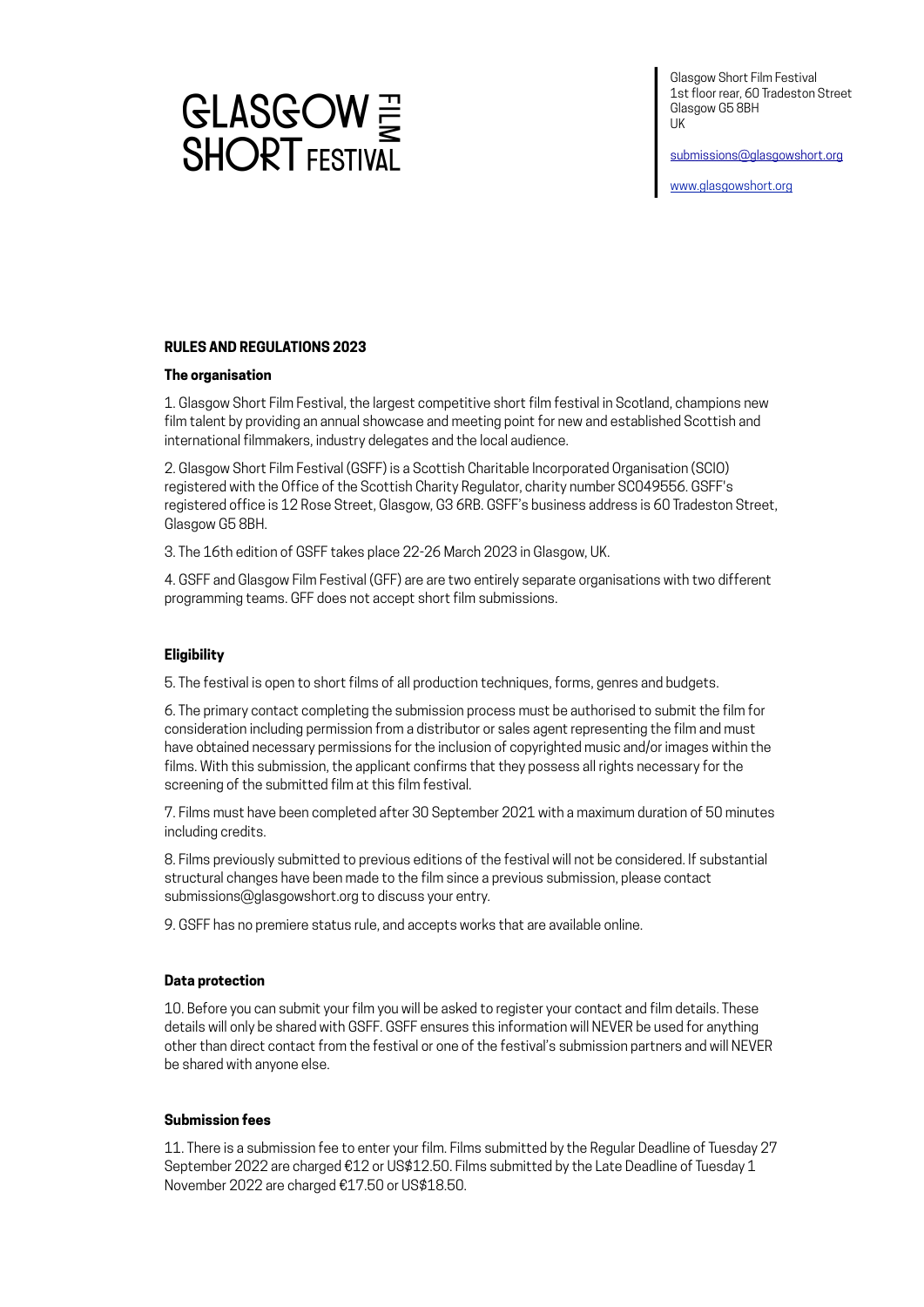12. The submission fee is waived for single entries if the applicant resides in one of the Least Developed Countries: https://www.un.org/development/desa/dpad/least-developed-countrycategory/ldcs-at-a-glance.html

13. GSFF does not have the facility to apply refunds. Please ensure your film meets the eligibility criteria before submitting.

14. Applicants may enter as many eligible films as they wish. A separate entry form, upload and additional entry fee is required for each film submission.

15. For anyone wishing to submit multiple entries special discounted rates may apply. For a multiple entry discount please contact submissions@glasgowshort.org.

16. Discounts for multiple submissions must be sought before the films have been submitted. Multiple discounts cannot be applied retrospectively after the films have already been submitted.

### **Digital submissions**

17. GSFF accepts submissions via Short Film Depot, FilmFreeway and via our own festival portal. You are able to upload your film as a digital file via a secure external link through one of these websites, or to provide a password-protected Vimeo link, once your registration details have been completed. GSFF guarantees that your film will never be used in any way other than that to which you agree and will not be available online to the public except under restrictions outlined in paragraph 32.

18. Please ensure that your upload adheres to the specifications supplied by whichever platform you use.

19. Please submit your film digitally.

20. It is up to the applicant to ensure that the preview copy is in full working order.

# **Contact**

21. For all enquiries please contact submissions@glasgowshort.org.

## **Award eligibility**

22. Bill Douglas Award for International Short Film - All entries other than Scottish entries are eligible. International Audience Award - All entries other than Scottish entries are eligible. Scottish Short Film Award - All Scottish entries are eligible. Scottish Audience Award - All Scottish entries are eligible.

23. A film is considered eligible for the Scottish competition if at least two of the following key positions - director, writer, producer - are filled by people resident in Scotland. Exceptions may be made at the discretion of the GSFF Director.

24. If a film is eligible for the Scottish competition, it is the responsibility of the submitter to indicate this when submitting the film.

#### **Films not in the English language**

25. If the original language of any dialogue or text featured in the film is not English, the preview and screening copy must be subtitled in English, unless this is at variance with the filmmaker's intention.

#### **Selection procedure**

26. Submitted films are viewed by two or more members of the selection team. All programming selections are at the discretion of the GSFF Director, whose decision is final.

27. GSFF will not provide comments on films prior to submission, nor reasons for rejection of a submitted film, however we are happy to provide informal feedback on individual films after the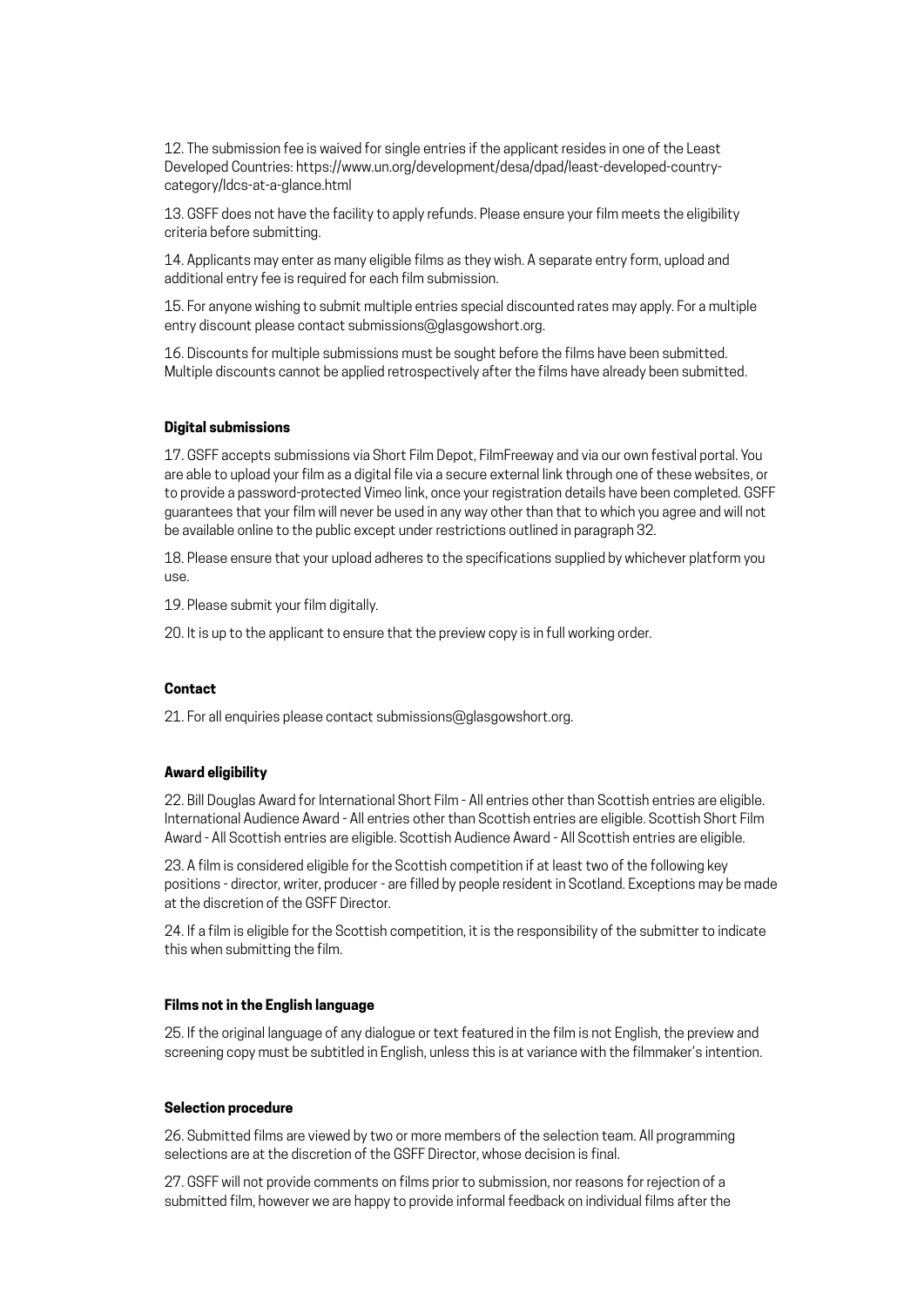festival has taken place. Please contact the festival in April 2023. Note that this is a non-binding commitment.

# **Notification**

28. The festival will not confirm the receipt of submissions and preview copies. All applicants will be notified via e-mail about the selection or rejection of their film by 3 February 2023.

#### **Festival competition screenings**

29. Films in competition screen from DCP. If your film is not available on DCP, GSFF will make a DCP transfer from digital file at no charge. This DCP transfer is the property of GSFF, and can be supplied to the filmmaker after the festival for a charge to cover the cost of making it.

30. Films in the international competition screen publicly twice. Films in the Scottish competition screen publicly once. Films may be screened privately to the jury or to accredited guests. Films may also be included in other public programmes, subject to the submitter's permission.

31. There are no fees for participating in the festival competitions. Participants are not entitled to claim rental or other fees for the screenings of their films at the festival.

32. In the event of the live festival being unable to go ahead due to extreme circumstances such as the COVID-19 crisis, GSFF 2023 will take place online. Films will be screened on a password-protected VoD hub for a period of no more than 48 hours, geo-blocked to the UK for public access, but available for all accredited international industry attendees. Selected filmmakers will be informed in advance of this change, and will have the opportunity to withdraw their film from selection if they so wish. In the event of withdrawal, submission fees will not be refunded.

#### **Video library and archive**

33. All films selected for screening, and all Scottish films submitted to the festival, will be copied onto a local server and made accessible to accredited industry guests in our video library during the festival. The primary contact details given on the entry form will be made available to festival delegates and in the festival catalogue unless a distributor is identified.

34. GSFF may promote a range of new Scottish work submitted to the festival to international industry talent scouts, programmers and buyers year-round via a private password-protected online hub.

35. All selected films may be stored in the festival archive and used for internal research purposes. GSFF will never publicly screen or publish online a film for which permission has not been granted.

# **Further screenings, out-of-competition selection and touring programmes**

36. If selected for the festival, the submitter authorises GSFF to file their film in the festival archive, where it may be made available for further screenings or events promoted by the festival itself, solely for cultural and not for commercial purposes (unless otherwise specified on accepting an invitation to screen at the festival). The festival will always request permission and give reasonable notice before proceeding with any further screening, whether theatrical or online. The festival will never allow any third party access to the film without the submitter's permission.

37. GSFF may curate out-of-competition screenings or themed touring programmes from films that were submitted to the festival, including those that were not selected for competition. These programmes will be subject to separate agreement between the festival and filmmaker. Where possible screening fees or other forms of financial reimbursement will be offered.